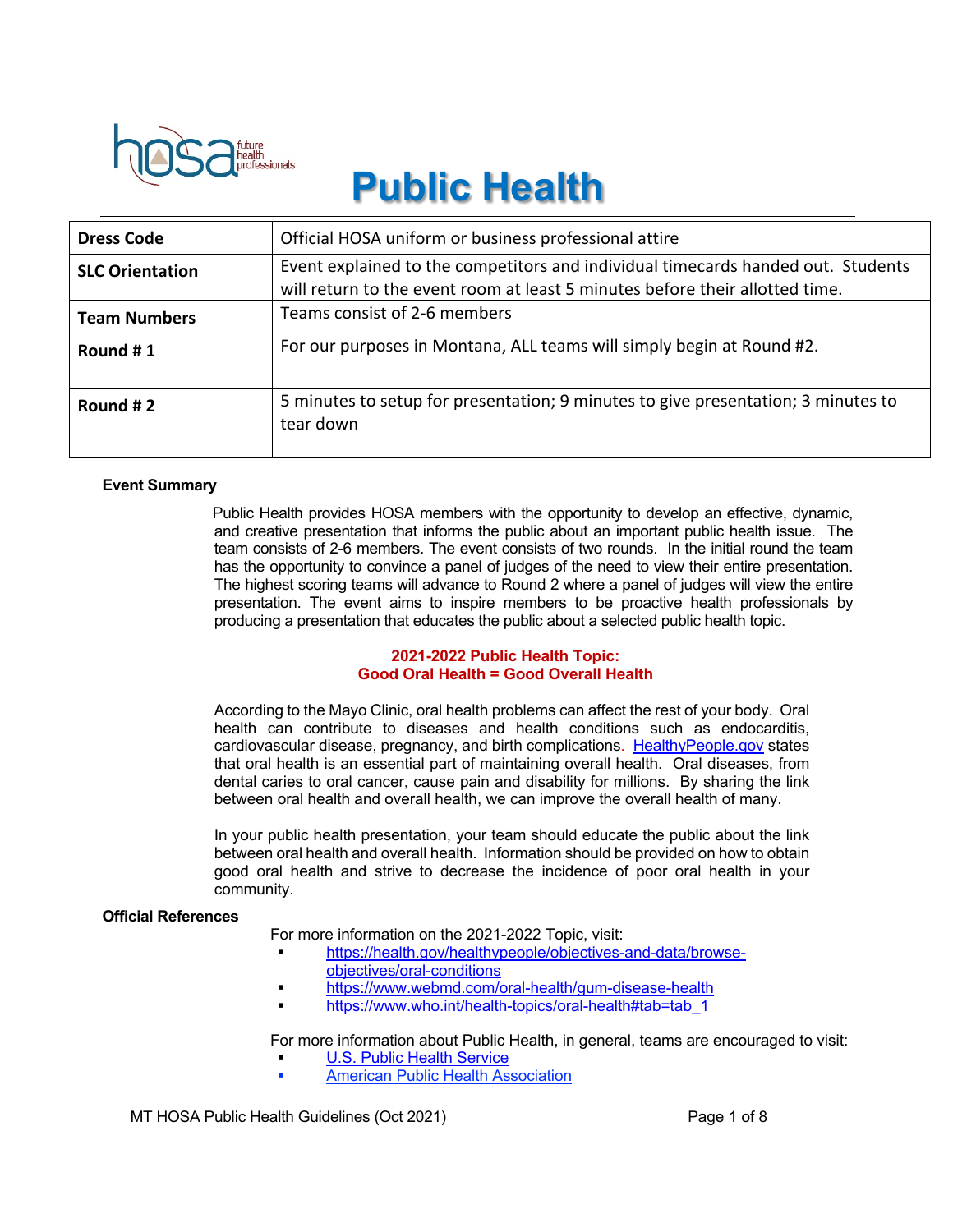### **Community Presentation**

- The goal of the event is to create and deliver a presentation to a live community audience designed to inform the public about a Public Health issue.
- Presentations for the live community audience will be no more than nine (9) minutes in length.
- Presentation tools such as posters, music, props, costumes, and other presentation tools may be used, with the goal of developing and presenting a creative and effective public health presentation. Basically, anything goes. *The more creative, powerful and effective the presentation, the better.* There is no limit to the presentation tools or techniques.
- Teams should determine their target audience and make a plan for how, when, and where they will deliver their presentation to the community.

## **ROUND TWO: Full Presentation (MONTANA HOSA STARTS HERE)**

- 11. The full presentation (Round Two) to the judges **should be the same presentation that was performed in the public / community.** Basically, anything goes. The more creative, powerful and effective the presentation, the better. There is no limit to the presentation tools or techniques.
- 12. Prior to beginning the full presentation for judges, the team will state the date and audience to which the full presentation was given (i.e., The following presentation was completed at the Mayor's office on March 1, 2022). This gives verification for judges that the team presented in the community.
- 13. Use of index card notes during the presentation are permitted. Electronic notecards (on a tablet, smart phone, laptop, etc…) are permitted, but may not be shown to judges.
- 14. The full presentation will be a maximum of nine (9) minutes in length. A time card will be shown with one (1) minute remaining, and the presentation will be stopped after 9 minutes.
- 15. Teams will have 5 minutes to set up in preparation for their presentation, and 3 minutes to tear down after their presentation. Judges will also use this 3 minute tear down time to complete the rating sheet.
- 16. Competitors may NOT interact with the judges and may NOT give them anything before, after, or during the presentation.
- 17. All team members must take an active (speaking) role in the full presentation.
- 18. There will be no observers in this event, but the event may be videotaped at the International level.

#### **Supplies**

- 19. For both rounds, teams will NOT have access to electricity. Battery powered equipment (such as a laptop) are permitted. Internet connection is NOT provided.
- 20. For both rounds, HOSA will provide a table. All other equipment and presentation needs must be provided by the team.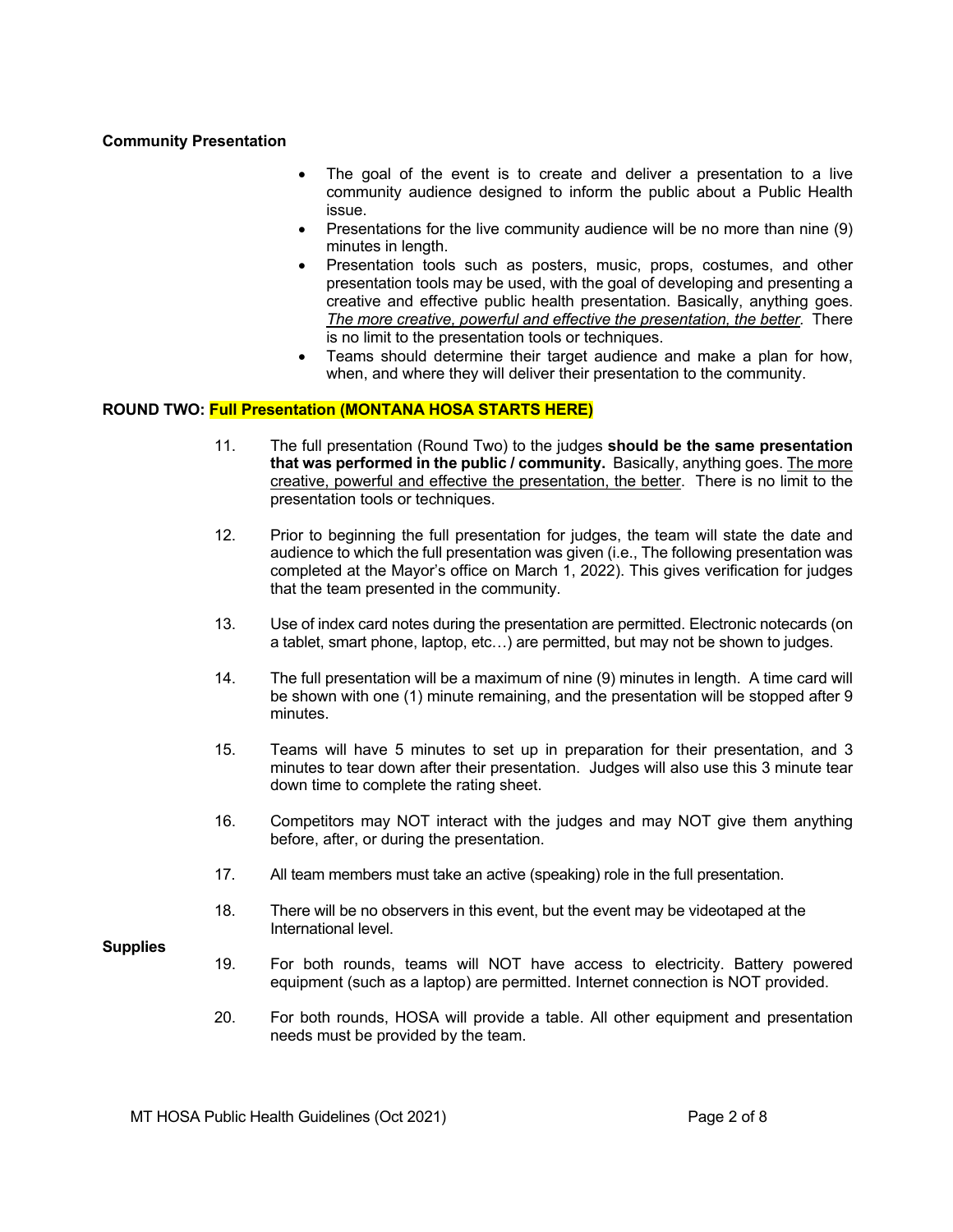# **Competitors Must Provide:**

- $\Box$  Watch with second hand (optional)
- $\square$  Index cards or electronic notecards (optional)
- $\Box$  Presenters must bring their own equipment, and any special supplies needed to deliver the presentation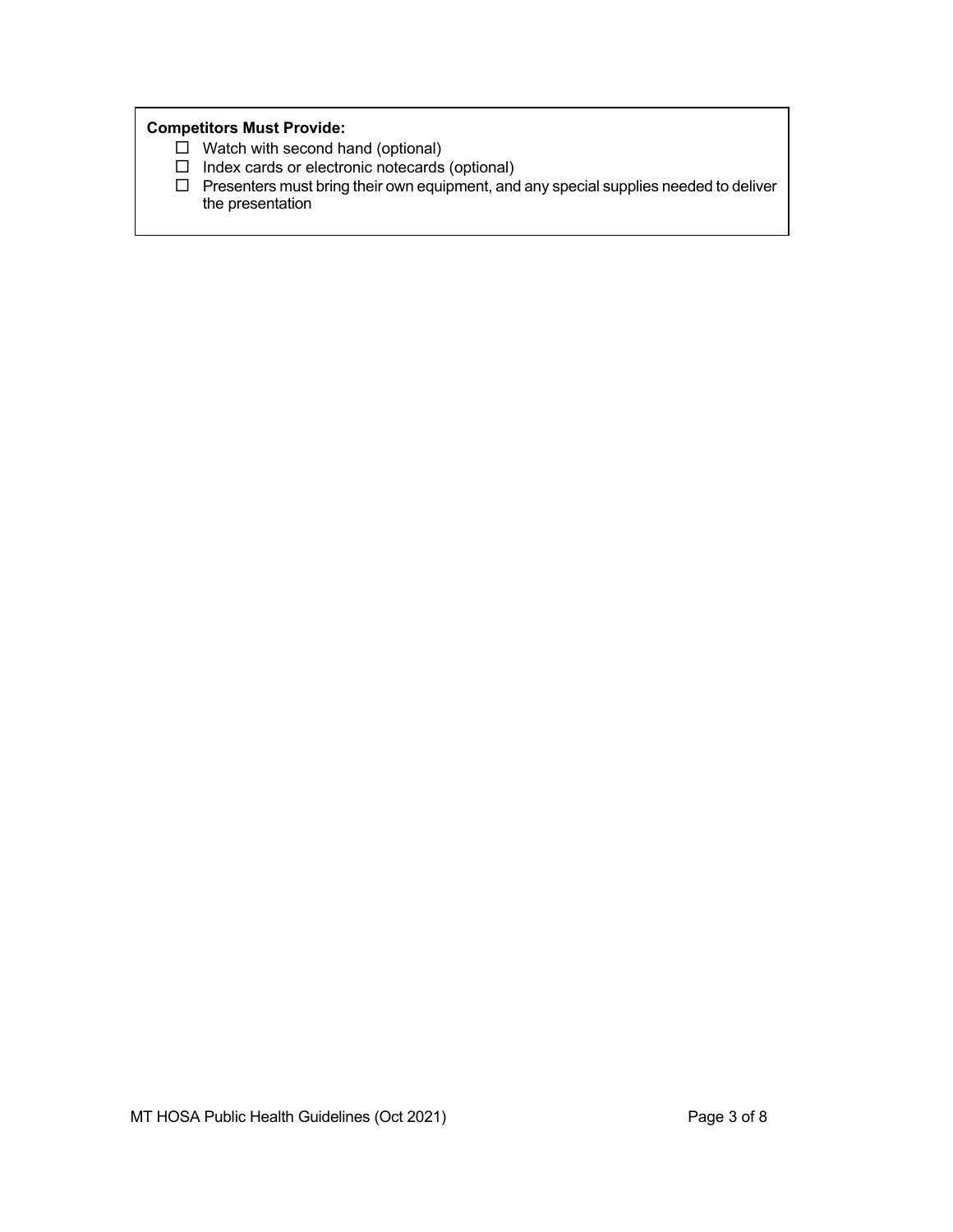# **PUBLIC HEATH – Judge's Rating Sheet Round 1**

Section # \_\_\_\_\_\_\_\_\_\_\_\_\_\_\_\_\_\_\_\_\_\_\_\_\_Level: \_\_\_\_\_\_\_MS \_\_\_\_\_\_\_\_SS \_\_\_\_\_\_\_\_PS/Collegiate Team #: \_\_\_\_\_\_\_\_\_\_\_\_\_\_\_\_\_\_\_\_ Judge's Signature \_\_\_\_\_\_\_\_\_\_\_\_\_\_\_\_\_\_\_\_\_\_\_\_\_\_\_\_\_\_\_\_

| A. Presentation                                                                                                                                  | <b>Excellent</b>                                                                                                                                                                                    | Good                                                                                                                                                                                               | Average                                                                                                                                                                                            | Fair                                                                                                                                                       | Poor                                                                                                                            | <b>JUDGE</b>                 |
|--------------------------------------------------------------------------------------------------------------------------------------------------|-----------------------------------------------------------------------------------------------------------------------------------------------------------------------------------------------------|----------------------------------------------------------------------------------------------------------------------------------------------------------------------------------------------------|----------------------------------------------------------------------------------------------------------------------------------------------------------------------------------------------------|------------------------------------------------------------------------------------------------------------------------------------------------------------|---------------------------------------------------------------------------------------------------------------------------------|------------------------------|
| <b>Content</b>                                                                                                                                   | 10 points                                                                                                                                                                                           | 8 points                                                                                                                                                                                           | 6 points                                                                                                                                                                                           | 4 points                                                                                                                                                   | 0 points                                                                                                                        | <b>SCORE</b>                 |
| 1. Community<br><b>Presentation</b><br>Confirmed                                                                                                 | Community<br>presentation date and<br>audience stated for<br>judges prior to<br>presentation.                                                                                                       | N/A                                                                                                                                                                                                | N/A                                                                                                                                                                                                | N/A                                                                                                                                                        | Community<br>presentation<br>not confirmed.                                                                                     |                              |
| 2. Understanding of<br>issue/topic                                                                                                               | The Public Health<br>issue/topic is clearly<br>defined and<br>streamlined into the<br>presentation. The<br>team shared the<br>complexity of the<br>public health issue.                             | The public health<br>issue/topic is stated<br>and appropriate for<br>the presentation.<br>Understanding of the<br>issue or topic is<br>lacking small details.                                      | The understanding<br>of the public health<br>issue/topic is<br>average and not fully<br>threaded into the<br>presentation.                                                                         | The public health<br>issue/topic is not<br>clearly<br>communicated<br>throughout the<br>presentation.                                                      | No evidence of<br>understanding<br>of the public<br>health issue or<br>topic.                                                   |                              |
| 3. Importance of<br>information<br>presented                                                                                                     | The interpretation of<br>the topic/issue was<br>presented in a highly-<br>effective and<br>compelling manner<br>that reinforced the<br>information gathered<br>on this year's topic.                | The interpretation of<br>this year's topic/issue<br>was well-received by<br>the audience.                                                                                                          | The information<br>presented was done<br>in a way that<br>somewhat<br>connected to this<br>year's topic/theme.                                                                                     | The information<br>presented<br>provided a slight<br>connection to this<br>year's<br>topic/theme.                                                          | Information was<br>not presented<br>in a way that<br>made sense to<br>the audience or<br>did not cover<br>this year's<br>topic. |                              |
| 4. Flow and logic of<br>content                                                                                                                  | The team<br>demonstrated<br>command of the topic<br>throughout the<br>presentation, it flows<br>in a logical, clear and<br>informed manner.<br><b>Excellent transitions</b><br>between competitors. | The team mentions<br>the topic and its<br>significance. The flow<br>is mostly smooth and<br>provides an informed<br>approach to the<br>material. Proficient<br>transitions between<br>competitors. | The flow of the<br>content is somewhat<br>choppy and<br>disjointed.                                                                                                                                | The flow of the<br>content is out of<br>order and does<br>not make sense.                                                                                  | There is no<br>evidence of<br>flow or logic<br>behind the<br>presented<br>content.                                              |                              |
| 5. Engagement                                                                                                                                    | The team actively<br>engaged the<br>audience with a well-<br>practiced and<br>delivered opening<br>and maintained the<br>attention of the<br>audience throughout<br>the presentation.               | The team used<br>techniques to attempt<br>to retain the interest<br>of the audience.                                                                                                               | The team attempted<br>to engage audience<br>interest, but the<br>effort was<br>incomplete,<br>disorganized, or was<br>negated by poor<br>delivery.                                                 | The team did not<br>use any<br>techniques to<br>engage audience<br>interest, or the<br>attempt was made<br>in an incoherent<br>and disorganized<br>fashion | The team did<br>not capture the<br>attention of the<br>audience.                                                                |                              |
|                                                                                                                                                  | <b>Excellent</b><br>15 points                                                                                                                                                                       | Good<br>12 points                                                                                                                                                                                  | Average<br>9 points                                                                                                                                                                                | Fair<br>6 points                                                                                                                                           | Poor<br>0 points                                                                                                                | <b>JUDGE</b><br><b>SCORE</b> |
| 6. Effectiveness/<br>Impact<br>Was the presentation<br>convincing? Do the<br>judges want to see<br>the team's full<br>community<br>presentation? | The presentation was<br>extremely effective<br>and convincing.<br>Judges absolutely<br>want to see the<br>team's full community<br>presentation.                                                    | The presentation was<br>effective and<br>appealing to judges.<br>They are interested in<br>seeing the team's full<br>presentation.                                                                 | The presentation<br>was somewhat<br>effective and<br>appealing. The<br>judges might be<br>interested in seeing<br>the full presentation,<br>but are having a<br>hard time making up<br>their mind. | Some of the<br>presentation<br>lacked<br>effectiveness and<br>did not leave a<br>strong impact on<br>the audience/<br>judges.                              | The judges do<br>not want to see<br>the full<br>community<br>presentation.                                                      |                              |
| <b>B. Presentation</b><br><b>Delivery</b>                                                                                                        | <b>Excellent</b><br>10 points                                                                                                                                                                       | Good<br>8 points                                                                                                                                                                                   | Average<br>6 points                                                                                                                                                                                | Fair<br>4 points                                                                                                                                           | Poor<br>0 point                                                                                                                 | <b>JUDGE</b><br><b>SCORE</b> |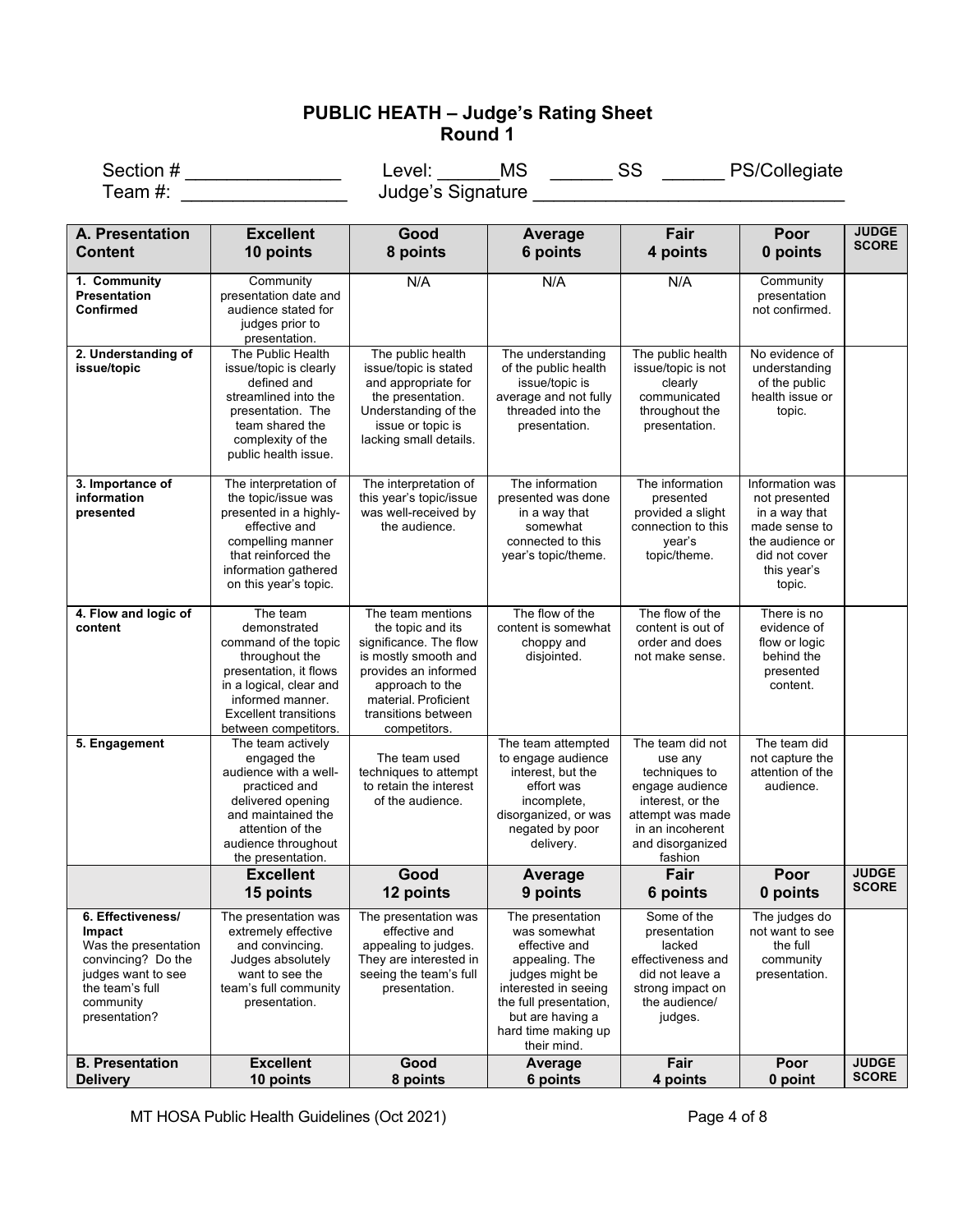| 1. Voice<br>Pitch, tempo, volume,<br>quality<br>2. Stage Presence | Each competitor's<br>voice was loud<br>enough to hear. The<br>competitors varied<br>rate & volume to<br>enhance the speech.<br>Appropriate pausing<br>was employed.<br>Movements &                                                                                                                     | Each competitor<br>spoke loudly and<br>clearly enough to be<br>understood. The<br>competitors varied<br>rate OR volume to<br>enhance the speech.<br>Pauses were<br>attempted.<br>The competitor                                           | Each competitor<br>could be heard most<br>of the time. The<br>competitors<br>attempted to use<br>some variety in vocal<br>quality, but not<br>always successfully.<br>Stiff or unnatural use                                                                                                      | Judges had<br>difficulty hearing<br>/understanding<br>much of the<br>speech due to<br>little variety in rate<br>or volume.<br>The competitor's                         | The<br>competitor's<br>voice is too low<br>or monotone.<br>Judges<br>struggled to<br>stay focused<br>during the<br>majority of<br>presentation.<br>No attempt was                                    |  |
|-------------------------------------------------------------------|--------------------------------------------------------------------------------------------------------------------------------------------------------------------------------------------------------------------------------------------------------------------------------------------------------|-------------------------------------------------------------------------------------------------------------------------------------------------------------------------------------------------------------------------------------------|---------------------------------------------------------------------------------------------------------------------------------------------------------------------------------------------------------------------------------------------------------------------------------------------------|------------------------------------------------------------------------------------------------------------------------------------------------------------------------|------------------------------------------------------------------------------------------------------------------------------------------------------------------------------------------------------|--|
| Poise, posture, eye<br>contact, and<br>enthusiasm                 | gestures were<br>purposeful and<br>enhanced the delivery<br>of the speech and did<br>not distract. Body<br>language reflects<br>comfort interacting<br>with audience.<br>Facial expressions<br>and body language<br>consistently<br>generated a strong<br>interest and<br>enthusiasm for the<br>topic. | maintained adequate<br>posture and non-<br>distracting movement<br>during the speech.<br>Some gestures were<br>used. Facial<br>expressions and<br>body language<br>sometimes generated<br>an interest and<br>enthusiasm for the<br>topic. | of nonverbal<br>behaviors. Body<br>language reflects<br>some discomfort<br>interacting with<br>audience. Limited<br>use of gestures to<br>reinforce verbal<br>message. Facial<br>expressions and<br>body language are<br>used to try to<br>qenerate<br>enthusiasm but<br>seem somewhat<br>forced. | posture, body<br>language, and<br>facial expressions<br>indicated a lack of<br>enthusiasm for<br>the topic.<br>Movements were<br>distracting.                          | made to use<br>body<br>movement or<br>gestures to<br>enhance the<br>message. No<br>interest or<br>enthusiasm for<br>the topic came<br>through in<br>presentation.                                    |  |
| 3. Diction*,<br>Pronunciation** and<br><b>Grammar</b>             | Delivery emphasizes<br>and enhances<br>message. Clear<br>enunciation and<br>pronunciation. No<br>vocal fillers (ex: "ahs,"<br>"uh/ums," or "you-<br>knows"). Tone<br>heightened interest<br>and complemented<br>the verbal message.                                                                    | Delivery helps to<br>enhance message.<br>Clear enunciation<br>and pronunciation.<br>Minimal vocal fillers<br>(ex: "ahs," "uh/ums,"<br>or "you-knows").<br>Tone complemented<br>the verbal message                                         | Delivery adequate.<br>Enunciation and<br>pronunciation<br>suitable. Noticeable<br>verbal fillers (ex:<br>"ahs," "uh/ums," or<br>"you-knows")<br>present. Tone<br>seemed inconsistent<br>at times.                                                                                                 | Delivery quality<br>minimal. Regular<br>verbal fillers (ex:<br>"ahs," "uh/ums,"<br>or "you-knows")<br>present. Delivery<br>problems cause<br>disruption to<br>message. | Many<br>distracting<br>errors in<br>pronunciation<br>and/or<br>articulation.<br>Monotone or<br>inappropriate<br>variation of<br>vocal<br>characteristics.<br>Inconsistent<br>with verbal<br>message. |  |
| 4. Team Participation                                             | Excellent example of<br>shared collaboration<br>in the presentation of<br>the project. Each<br>team member spoke<br>and carried equal<br>parts of the project<br>presentation.                                                                                                                         | All but one person on<br>the team was actively<br>engaged in the<br>project presentation.                                                                                                                                                 | The team worked<br>together relatively<br>well. Some of the<br>team members<br>spoke more than<br>others.                                                                                                                                                                                         | The team did not<br>work effectively<br>together.                                                                                                                      | One team<br>member<br>dominated the<br>project<br>presentation.                                                                                                                                      |  |
|                                                                   | Total Points (105):                                                                                                                                                                                                                                                                                    |                                                                                                                                                                                                                                           |                                                                                                                                                                                                                                                                                                   |                                                                                                                                                                        |                                                                                                                                                                                                      |  |

\*Definition of Diction – Choice of words especially with regard to correctness, clearness, and effectiveness. \*\*Definition of Pronunciation – Act or manner of uttering officially

# **PUBLIC HEALTH – Judge's Rating Sheet Round Two**

MT HOSA Public Health Guidelines (Oct 2021) Page 5 of 8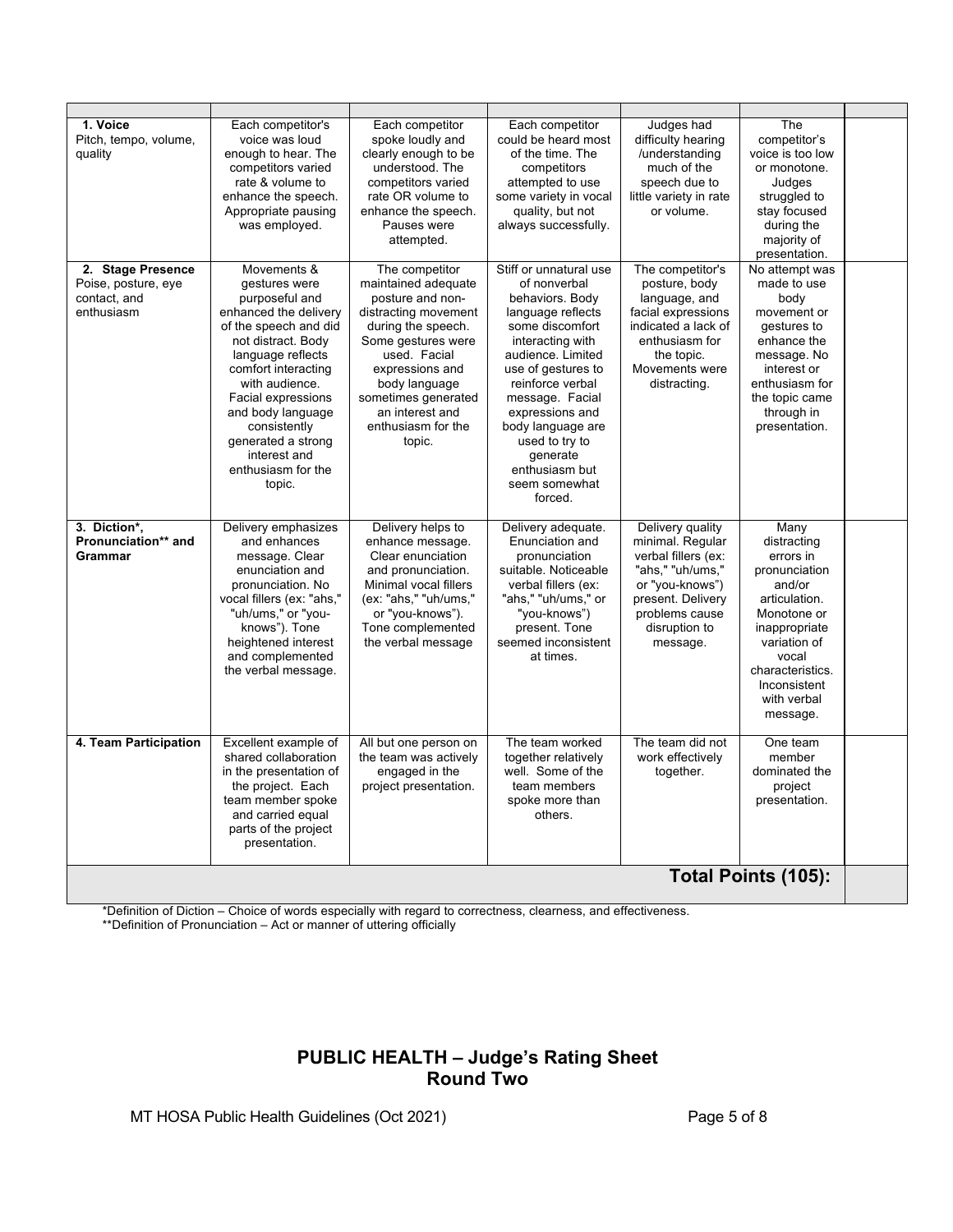|                                                      | Section # ___________________                                                                                                                                                                                                                    | <b>MS</b><br>Level:                                                                                                                                                                                      | $\frac{1}{\sqrt{1-\frac{1}{2}}}\text{SS}$                                                                                                                                                                                                                             |                                                                                                                                                                                                                                                          | PS/Collegiate                                                                                                                |                              |
|------------------------------------------------------|--------------------------------------------------------------------------------------------------------------------------------------------------------------------------------------------------------------------------------------------------|----------------------------------------------------------------------------------------------------------------------------------------------------------------------------------------------------------|-----------------------------------------------------------------------------------------------------------------------------------------------------------------------------------------------------------------------------------------------------------------------|----------------------------------------------------------------------------------------------------------------------------------------------------------------------------------------------------------------------------------------------------------|------------------------------------------------------------------------------------------------------------------------------|------------------------------|
| Team #:                                              |                                                                                                                                                                                                                                                  |                                                                                                                                                                                                          |                                                                                                                                                                                                                                                                       |                                                                                                                                                                                                                                                          |                                                                                                                              |                              |
| A. Presentation<br><b>Content</b>                    | <b>Excellent</b><br>10 points                                                                                                                                                                                                                    | Good<br>8 points                                                                                                                                                                                         | <b>Average</b><br>6 points                                                                                                                                                                                                                                            | Fair<br>4 points                                                                                                                                                                                                                                         | Poor<br>0 points                                                                                                             | <b>JUDGE</b><br><b>SCORE</b> |
| 1. Community<br><b>Presentation</b><br>Confirmed     | Community<br>presentation date and<br>audience stated for<br>judges prior to<br>presentation.                                                                                                                                                    | N/A                                                                                                                                                                                                      | N/A                                                                                                                                                                                                                                                                   | N/A                                                                                                                                                                                                                                                      | Community<br>presentation not<br>confirmed.                                                                                  |                              |
| 2. Importance of<br>information<br>presented         | The interpretation of<br>the topic/issue was<br>presented in a highly-<br>effective and<br>compelling manner<br>that reinforced the<br>information gathered<br>on this year's topic.                                                             | The interpretation of<br>this year's topic/issue<br>was well-received by<br>the audience.                                                                                                                | The information<br>presented was<br>done in a way<br>that somewhat<br>connected to this<br>year's<br>topic/theme.                                                                                                                                                     | The information<br>presented provided<br>a slight connection<br>to this year's<br>topic/theme.                                                                                                                                                           | Information was<br>not presented in<br>a way that made<br>sense to the<br>audience or did<br>not cover this<br>year's topic. |                              |
| 3. Overall<br><b>Understanding of</b><br>issue/topic | The public health<br>issue/topic is clearly<br>revealed and well-<br>structured into the<br>presentation. The<br>team clearly and<br>accurately shares the<br>complexity of the<br>public health issue.                                          | The public health<br>issue/topic is stated<br>and appropriate for<br>presentation.<br>Understanding of the<br>issue or topic is<br>lacking small details.                                                | The<br>understanding of<br>the public health<br>issue/topic is<br>average and not<br>fully threaded into<br>the presentation.                                                                                                                                         | The public health<br>issue/topic is not<br>clearly<br>communicated<br>throughout the<br>presentation.                                                                                                                                                    | No evidence of<br>understanding of<br>the public health<br>issue or topic.                                                   |                              |
| 4. Effectiveness/<br>Impact                          | The presentation was<br>extremely effective<br>and clearly educated<br>the public on the<br>given topic. It is<br>explicitly clear that a<br>positive impact was<br>made on the<br>community as a result<br>of seeing the team's<br>presentation | The presentation was<br>effective and educated<br>the public on the given<br>topic. A positive<br>impact on the<br>community was most<br>likely made as a result<br>of seeing the team's<br>presentation | The presentation<br>was somewhat<br>effective and may<br>or may not have<br>educated the<br>public on the given<br>topic. It is unclear<br>whether or not a<br>positive impact on<br>the community<br>was made as a<br>result of seeing the<br>team's<br>presentation | The presentation<br>lacked<br>effectiveness in<br>most key areas<br>and only sparingly<br>educated the<br>public. It is not<br>evident that a<br>positive impact was<br>made on the<br>community as a<br>result of seeing the<br>team's<br>presentation. | The presentation<br>was not effective<br>and did not make<br>any kind of<br>positive impact on<br>the community.             |                              |
| 5. Captivating                                       | The team actively<br>engaged the audience<br>with a well-executed<br>presentation and<br>maintained the<br>attention of the<br>audience throughout.                                                                                              | The team used<br>techniques to attempt<br>to retain the interest of<br>the audience.                                                                                                                     | The team<br>attempted to<br>engage audience<br>interest, but the<br>effort was<br>incomplete,<br>disorganized, or<br>was negated by<br>poor delivery.                                                                                                                 | The team did not<br>use any techniques<br>to engage<br>audience interest,<br>or the attempt was<br>made in an<br>incoherent and<br>disorganized<br>fashion.                                                                                              | The team did not<br>capture the<br>attention of the<br>audience<br>whatsoever.                                               |                              |
| A. Presentation<br><b>Content</b><br>(Continued)     | <b>Excellent</b><br>10 points                                                                                                                                                                                                                    | Good<br>8 points                                                                                                                                                                                         | Average<br>6 points                                                                                                                                                                                                                                                   | Fair<br>4 points                                                                                                                                                                                                                                         | Poor<br>0 points                                                                                                             | <b>JUDGE</b><br><b>SCORE</b> |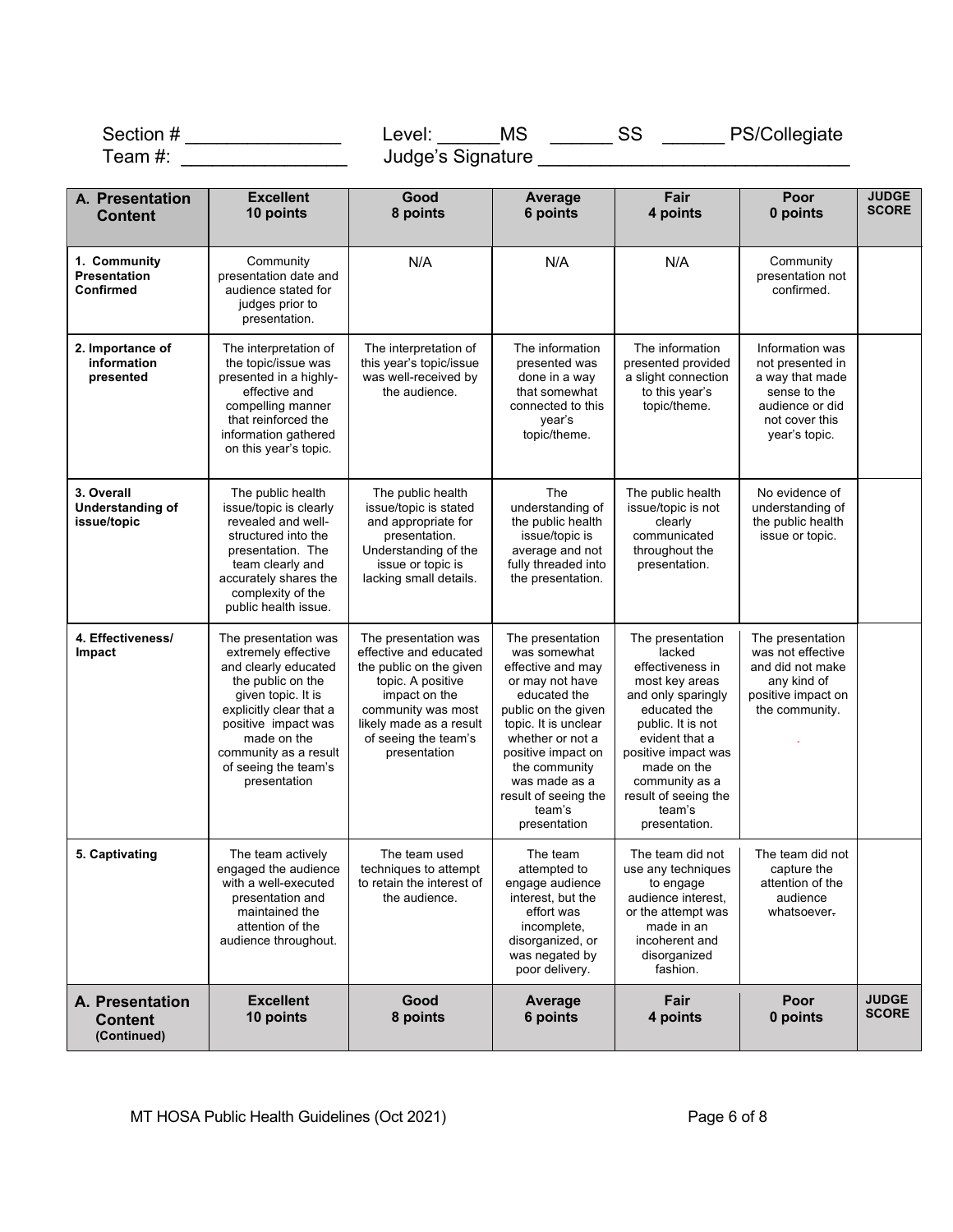| 6. Distinction                                              | The team provided a<br>highly creative,<br>original, and<br>imaginative<br>presentation that was<br>highly innovative. It<br>stood out above<br>others!                                                                                          | The presentation was<br>unique and offered a<br>fresh approach to the<br>topic; however it was<br>missing the "wow"<br>factor.                                 | The presentation<br>was adequately<br>imaginative. Would<br>like to see more<br>creativity and<br>innovation in the<br>approach to the<br>presentation. | The presentation<br>was unoriginal and<br>little imagination<br>was included in the<br>presentation.                                                   | No evidence of<br>imagination or<br>creativity was<br>used in the<br>presentation.                    |                              |
|-------------------------------------------------------------|--------------------------------------------------------------------------------------------------------------------------------------------------------------------------------------------------------------------------------------------------|----------------------------------------------------------------------------------------------------------------------------------------------------------------|---------------------------------------------------------------------------------------------------------------------------------------------------------|--------------------------------------------------------------------------------------------------------------------------------------------------------|-------------------------------------------------------------------------------------------------------|------------------------------|
| 7. Research /<br><b>Resources</b>                           | There is evidence of<br>significant and reliable<br>research in the<br>information provided<br>in the presentation.                                                                                                                              | There is evidence of<br>some researched<br>information in the<br>presentation.                                                                                 | The presentation<br>could benefit from<br>increased<br>researched based<br>information.                                                                 | There is minimal<br>evidence<br>incorporated into<br>the presentation.                                                                                 | There is no<br>evidence of<br>research in the<br>presentation.                                        |                              |
| <b>B. Presentation</b>                                      | <b>Excellent</b><br>5 points                                                                                                                                                                                                                     | Good<br>4 points                                                                                                                                               | <b>Average</b><br>3 points                                                                                                                              | Fair<br>2 points                                                                                                                                       | Poor<br>0 points                                                                                      | <b>JUDGE</b><br><b>SCORE</b> |
| Organization                                                |                                                                                                                                                                                                                                                  |                                                                                                                                                                |                                                                                                                                                         |                                                                                                                                                        |                                                                                                       |                              |
| 1. Flow, Logic, and<br><b>Transitions</b>                   | There is evidence of<br>practice and<br>consistency of<br>presentation flow and<br>transitions.                                                                                                                                                  | There is evidence of<br>practice and some<br>consistency in<br>presentation flow and<br>transitions.                                                           | The presentation<br>could benefit from<br>a more consistent<br>flow and<br>transitions.                                                                 | More practice is<br>needed to achieve<br>an authentic flow in<br>the presentation.                                                                     | The entire<br>presentation is<br>delivered with a<br>lack of attention to<br>flow and<br>transitions. |                              |
| 2. Opening                                                  | The team clearly<br>establishes the<br>occasion and purpose<br>of the presentation,<br>grabs the audience's<br>attention and makes<br>the audience want to<br>listen.                                                                            | The team introduced<br>the presentation<br>adequately, including<br>an attention getter and<br>established the<br>occasion and purpose<br>of the presentation. | The team<br>introduced the<br>topic but did not<br>clearly establish<br>the occasion<br>and/or purpose of<br>the speech. Weak<br>attention getter.      | The team failed to<br>introduce the<br>presentation. Or,<br>the introduction<br>was not useful in<br>indicating what the<br>presentation was<br>about. | The team did not<br>provide any kind<br>of opening<br>statement or<br>action.                         |                              |
| 3. Closing                                                  | The team prepares<br>the audience for<br>ending and ends<br>memorably. They<br>drew the presentation<br>to a close with an<br>effective memorable<br>statement.                                                                                  | The team adequately<br>concluded the<br>presentation and<br>ended with a closing<br>statement. Clear<br>ending but ends with<br>little impact.                 | The team<br>concluded the<br>presentation in a<br>disorganized<br>fashion and/or did<br>not have a closing<br>statement.                                | Audience has no<br>idea conclusion is<br>coming. Team's<br>message was<br>unclear.                                                                     | The team ended<br>the presentation<br>abruptly without<br>an effective<br>conclusion.                 |                              |
| <b>C. Presentation</b><br><b>Materials</b>                  | <b>Excellent</b><br>10 points                                                                                                                                                                                                                    | Good<br>8 points                                                                                                                                               | Average<br>6 points                                                                                                                                     | Fair<br>4 points                                                                                                                                       | Poor<br>0 points                                                                                      | <b>JUDGE</b><br><b>SCORE</b> |
| 1. Visual Aids /<br><b>Presentation</b><br><b>Materials</b> | Visual aids, props,<br>and/or costumes add<br>value and relevance<br>to the presentation<br>and are not used as<br>substitutes. They<br>help to tell a story and<br>offer a better<br>understanding of the<br>subject. Creativity is<br>evident. | Visual aids, props<br>and/or costumes<br>support the theme of<br>the presentation and<br>complement the<br>overall message.                                    | Most of the visual<br>aids, props and/or<br>costumes add<br>value to the<br>presentation and<br>support the overall<br>message.                         | The visual aids<br>used offered<br>minimal support or<br>missed the<br>opportunity to<br>enhance the<br>overall<br>presentation.                       | No visual aids<br>were used to<br>complement the<br>presentation.                                     |                              |
| <b>D. Presentation</b><br><b>Delivery</b>                   | <b>Excellent</b><br>10 points                                                                                                                                                                                                                    | Good<br>8 points                                                                                                                                               | Average<br>6 points                                                                                                                                     | Fair<br>4 points                                                                                                                                       | Poor<br>0 points                                                                                      | <b>JUDGE</b><br><b>SCORE</b> |
| 1. Voice<br>Pitch, tempo, volume,                           | The competitor's<br>voice was loud                                                                                                                                                                                                               | The competitor spoke<br>loudly and clearly                                                                                                                     | The competitor<br>could be heard                                                                                                                        | The competitor's<br>voice is low.                                                                                                                      | Judge had<br>difficulty hearing                                                                       |                              |